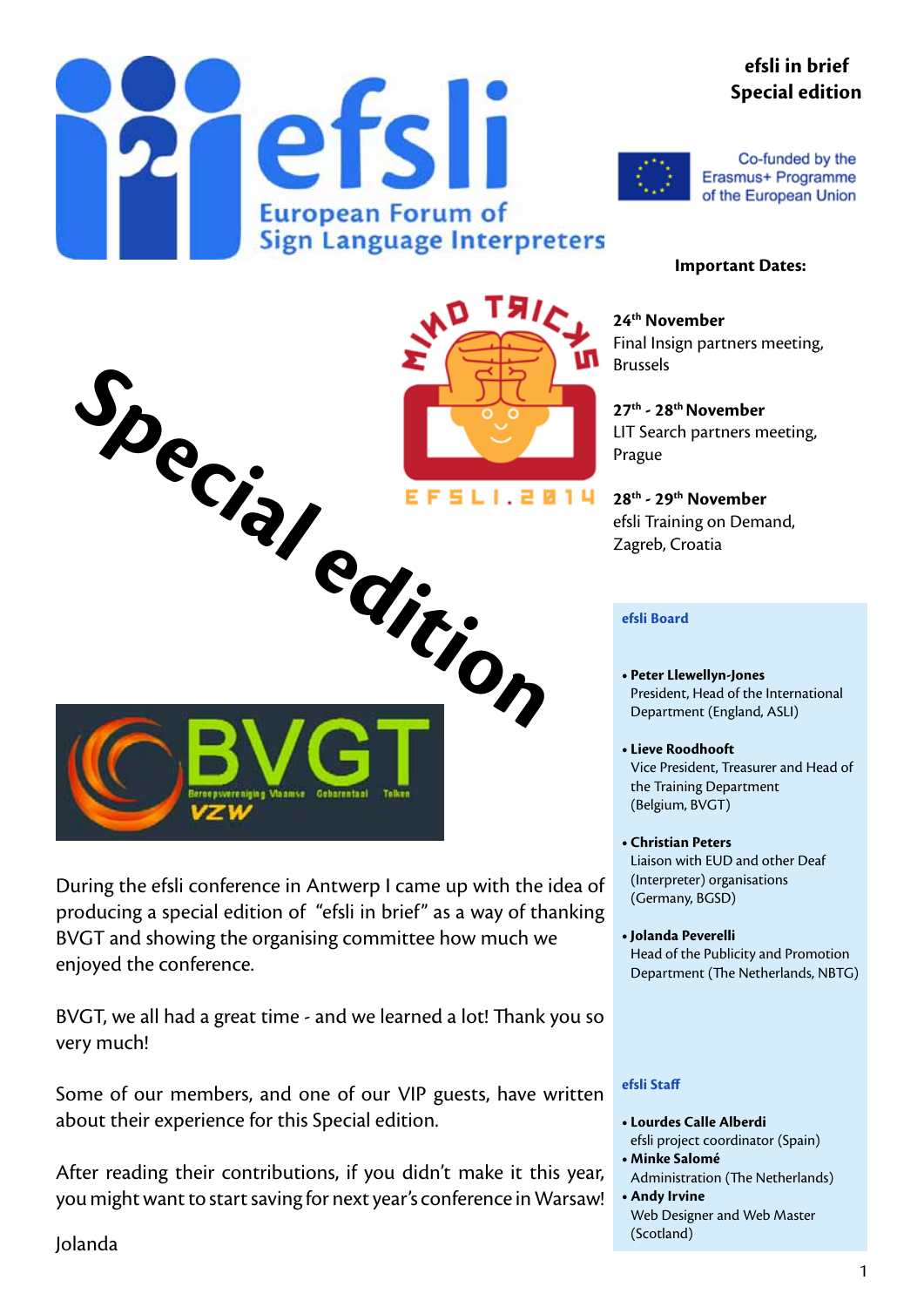#### **A word from the organising committee**

'Mindtricks' was the theme of the 2014 Efsli conference. And mindtricks is what we, as hosts of the AGM and conference, needed a lot of the past year. We were the hosts in the year that a completely new Efsli board was elected. The new board members, swamped with work immediately, had no experience organizing the Efsli conference themselves so they were not able to help us out a lot. It was also the year that no EU grant could be guaranteed. We struggled with budget sheets, negotiations with restaurants and hotels, technical specifications and whatnot. We had countless sleepless nights dreaming of catastrophes and excel sheets.

Miraculously, our nightmares didn't come true! Our laptop didn't crash during the presentations and we didn't accidentally pair a man and a woman to share a room.

We managed to listen to bits and pieces of the presentations on 'Mindtricks' and learned - among many other things - that knowing the processes going on in our brain while interpreting is imperative; that we should consider alternating between consecutive and simultaneous interpreting more and that there is a lot more than mere words to interpret.

Looking back, Efsli 2014 was a rollercoaster, going up and down and even upside down: scary but fun! The most fun was to see you all, our European colleagues, enjoying yourselves. You are the most wonderful audience anyone could wish for!

Now, we are looking forward to meeting you all again in Warsaw next year and wish our Polish colleagues the best of luck with Efsli 2015!



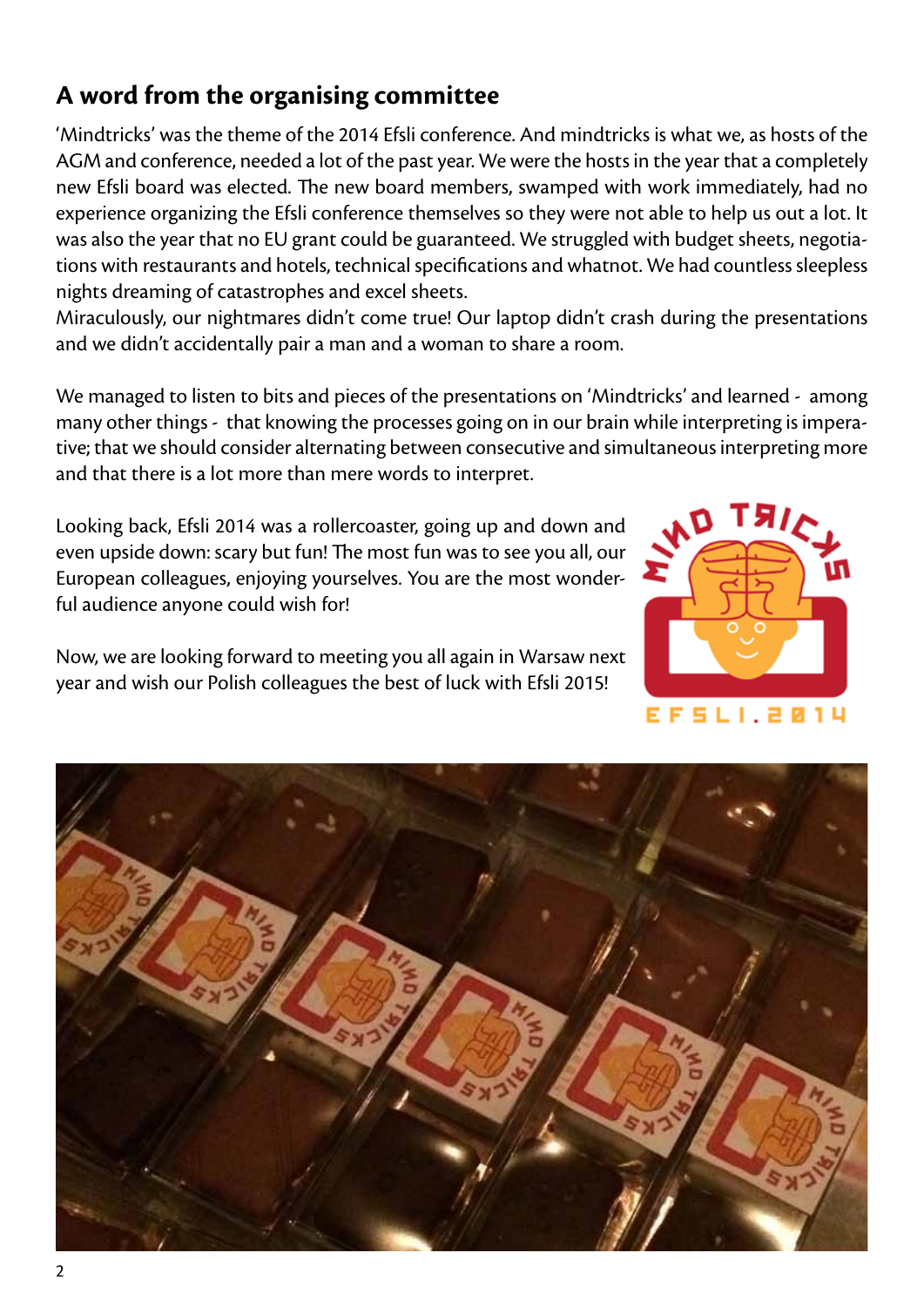## **Keynote speaker: Debra Russell**

Thank you to this year's efsli's hosts! The Belgium Association of Sign Language Interpreters did such an amazing job of creating a wonderful learning opportunity for all of us, and I appreciated the chance to participate in efsli. As I reflect on the excellent presentations offered, I am struck by how cohesive the program was, and how similar the major themes were across all of the presentations. I am taking away many "mind tricks" from your conference, including the theme and evidence that good interpretation takes time to construct, no matter how solid our minds are in processing what we think people mean, which requires that we conceive of a continuum of modes of interpretation. If we are to understand intersubjectivity and the role it plays in human communication, it is clear that our training in discourse analysis, translation and consecutive and simultaneous interpreting must be of the highest standard in order to decide whether we should be using CI or SI in a given interaction. The usefulness of cognitive models (Gile, Cokely, Pointureir-Pourin, Russell, etc.) as teaching tools to examine discourse features and the functionality, as guides for our feedback sessions, and when reflecting on our own work, was certainly underscored across several presentations. By breaking the work down and really examining conventional language in use, we can hone our lens about the strategies employed by L1 users of signed and spoken languages and bring attention to the aspects that L2 learners must acquire for effective interpretation. It was also very interesting to see the number of researchers who have recently employed the Think Aloud Protocol, first introduced in our field by Dr. Christopher Stone. Understanding where interpreters put the focus, and understanding the types of comments that reflect their thinking can be instructive to both educators and interpreters.



*<sup>&</sup>quot;Debra Russell, the President of WASLI, and Peter Llewellyn-Jones, the President of efsli, sign a new Memorandum of Understanding on behald of the two organisation"*

As I said at the closing, where attention goes, energy flows, and it is clear that the energy was flowing at efsli! The participants were so engaged with each other, exploring the ideas presented, sharing their own views, and topping that off with the odd beverage in one of the most beautiful cities – these are the images that will stay with me.

Thank you again for your warm and very generous hospitality, and I wish the efsli board of directors continued success!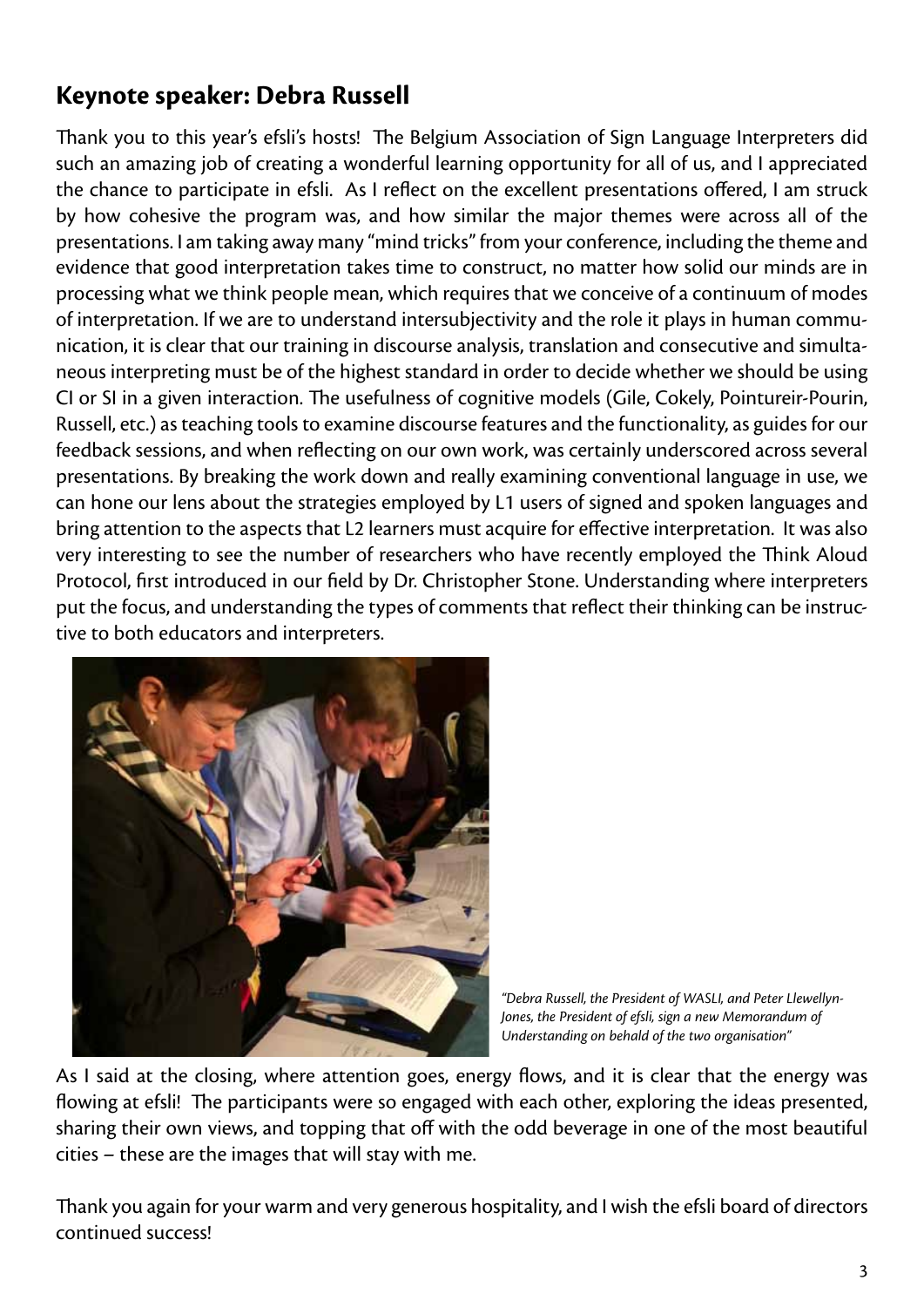## **A delegate attending the AGM and "Mindtricks" conference: Lorette**

As a delegate representing the French part of Switzerland I would like first to thank the efsli board for all your work during this year and the organising committee for the efsli conference in Antwerp.

For the past three years, I've enjoyed participating in the AGM and meeting all my European colleagues. I think it's important to be here and keep my association (even if we're a very small one) informed of what's happening in Europe.

Of course, all country's working conditions are different and I can sometimes feel so far away, I mean.. so far behind...

But wherever you come from and whatever is your country's reality a place is available in efsli for everyone and a chance is given to go further on. So thanks to ALL!!



# **[Also watch the movie of the](https://www.youtube.com/watch?v=g5Qt-hJd1YE)  ["Mindtricks" conference](https://www.youtube.com/watch?v=g5Qt-hJd1YE)** *(click to watch)*

**Created by Signfuse**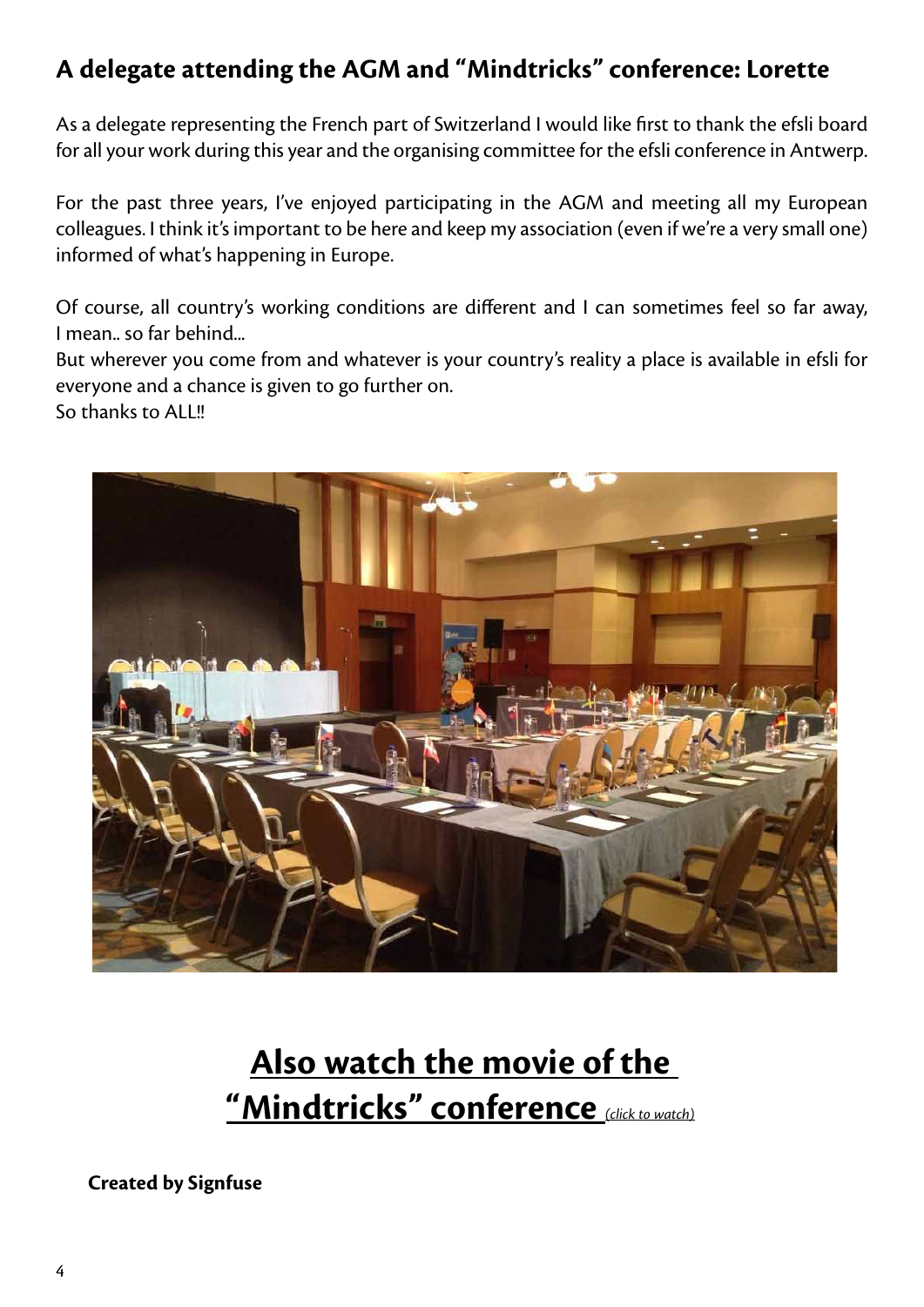## **A visitor to the "Mindtricks" conference only: Patricia**

efsli 2014 was a wonderful experience which gave us new insights into the many aspects of interpreting; some of which confirmed what we had already suspected from our daily work. I really enjoyed the lectures and was mind-mapping most of them just to make sure I could take home as much as possible. And I really liked watching our deaf colleagues at work, which gave me a few ideas to take home as well :)

This was first efsli conference I had been to that consisted of lectures and papers rather than workshops where we could share ideas. I have to admit that I really missed the opportunity for that type of exchange. I have always found that a talk about a working issue followed by a workshop on the same topic has always been an enriching experience that I would very much appreciate that format again in the future. (Although having just one lecture going on at a time saved us the trouble of having to choose what to go to;) )

There were so many lectures on Saturday that it was quite demanding and I had to miss one in the afternoon, just because I was unable to concentrate any longer.

And there is one point I have to add: I had expected other kinds of lectures under the heading "MIND TRICKS". Not that I did not enjoy what we were presented with - I really was delighted - but with some of the lectures I did not see any connection to the topic of the conference.

As usual, meeting old friends and new colleagues from other countries was wonderful (I have been infected by the 'efsli bug', as Ramon called it in 2012;).

Antwerp was a wonderful backdrop for the conference and the weather was perfect; it could not have been better.

All in all, I was happy to be there and I am looking forward to next year's conferences :)

Hugs, Patricia

**Dear participants of the efsli AGM and conference 2014,**

**On behalf of the saf committee, I would like to say thank you for the overwhelming support you gave to the special attendance fund in Antwerp. Through untiringly buying saffle tickets, fearlessly bidding at the auction (you remember** 



**- a really nice bottle of raki was given away at a very reasonable price by our famous and eloquent auctioneer) and time and again feeding the cute red piggy bank at the efsli stand, you all contributed to an incredible € 1,707.60 for the special attendance fund!**

**We are delighted and very grateful for your solidarity with the colleagues who will apply for and receive a saf funding in 2015.**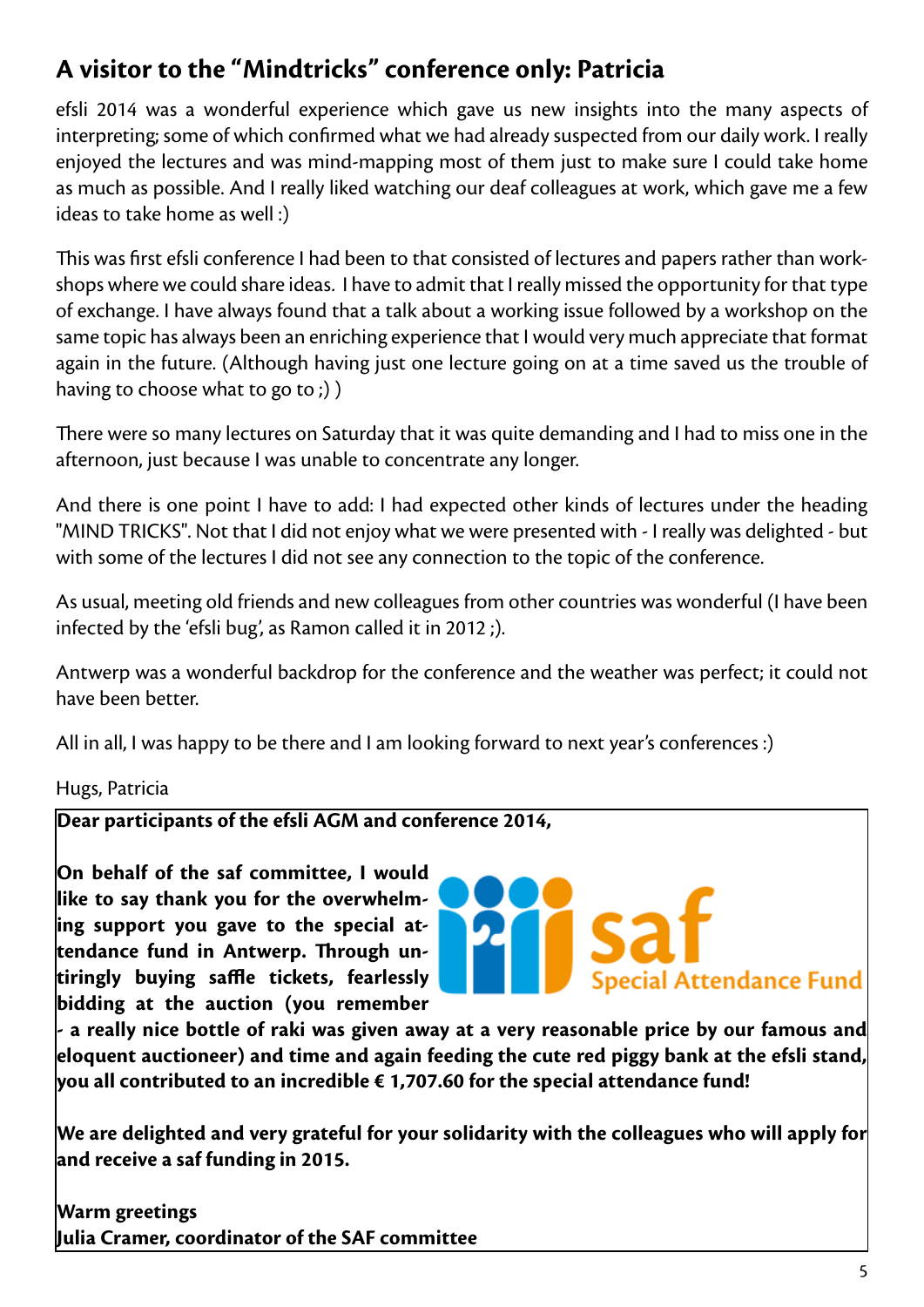## **SAF/DI seminar/AGM & Conference participant: Renata**

I will remember efsli 2014 for the rest of my life.

It was my *second* AGM and conference organised by efsli and also my second Seminar for Deaf Interpreters ... BUT … for the *first* time we had had two whole days to talk about the challenges, problems and ideas connected with different work settings for Deaf Interpreters; for the *first* time we have an official committee – efsliDI – and it was the *first* time that I felt a real part of efsli and that I can now do some really important things for the organisation.

Why? Because, surprisingly, I became the Chairperson of efsliDI. For me this means new challenges and an 'open door' to new experiences. So I hope you made the right choice :)

And I was in Belgium for the first time! :)

The conference was very important for two reasons. First, the Association of Polish Sign Language Interpreters will host the next conference in Warsaw and I'm a member of the organising team. Secondly, I was interested in the theme of "Mind tricks". I'm a person who always wants to know more so I wanted to know more about mind tricks. I'm happy because I could watch the conference presenters sharing their knowledge, research and experience with us.

The most important presentation for me was the one by **Karen Bontempo (AU), Tobias Haug (CH), Lorraine Leeson (IE), Jemina Napier (UK), Brenda Nicodemus (US), Beppie van den Bogaerde (NL) and Myriam Vermeerbergen (BE);** "Not Quite Utopia: Insights on Interpreting from Deaf Leaders on Three Continents".

I was a little shocked by it. I already knew that Deaf people are sometimes afraid to say the truth and give honest feedback to their interpreters. This presentation, though, opened my eyes and I realised that I also never give full feedback to my interpreters (when I'm given the chance, of course). How can interpreters improve their skills if we are not honest with them? I think this is a big, difficult but important issue.

After the conference I gave my feedback to a colleague interpreter and she was very grateful. I decided that I will continue to do this.

I can't write about, and do justice to everything that happened, in only in 200-300 words; you have to experience it yourself, so ...

#### **will we see each other in Poland next year? Feel invited!**